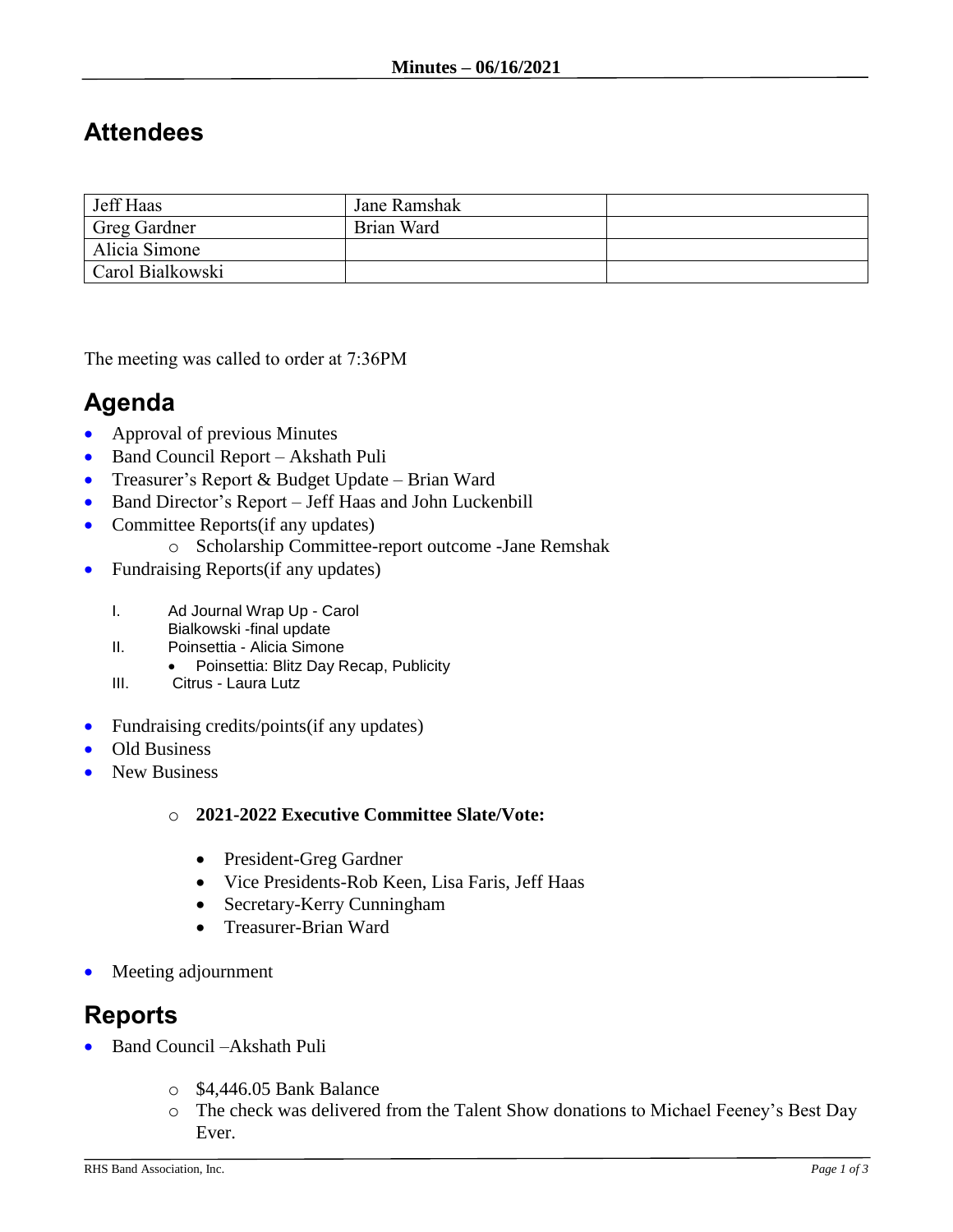- o Restocked band shirts
- o Thank You cards went out to previous council members.
- o We are working on new ideas for next year for fund raising and working on the 100 Year anniversary.
- Treasurer's Report Brian Ward
	- o Bank balance: \$96,755.19
	- o Band Council \$4,446.05
	- o Received new reports.
	- o About 19K still coming out of the current reporting account.
	- o Preliminary budget is almost complete, should be ready by next meeting.
	- o Over summer will probably get a new account
- Band Directors' Report Jeff Haas and John Luckenbill
	- o Jazz in Parking Lot went well
	- o Curricular Bands Concert went well
	- o Are preparing a Final Letter to go out next week
	- o Graduation preparation is under way. Will be capped at 50 people.
	- o Ajunta is willing to chair Jazz In The Wood but would like a co-chair since she is a senior parent. Considering Brick House for this year and will check if date is available, May 15, 2022 (Sunday).
	- o Spoke with Band Council about travel for next year. Looking at February trip to Atlanta possibly. Displayed a proposed itinerary. Possibly money saving option is driving the band truck(s) down with all the equipment.
	- o Band awards were presented at concert.
	- o Excess funds from school was utilized to purchase several new instruments.
	- o A September General meeting has been scheduled for Thursday the 30th. The trip will be announced there along with all the sales efforts announced.
	- o Final rehearsals are being held.
	- o 2021 went very well despite COVID. Attendance was above 90% at all times.
	- o Jeff is running the Public Reading Band in Van Neste park Sunday July 11th at 1 to 2:30. The Big Band Summer Jam. 17 player band with anyone allowed to tap in. Everyone is invited.
	- o Marching Band updates have been going out, students are excited.
	- o Band camp was approved.
- Scholarship Committee- The names of the Scholarship winners were read off and are attached.
- Fund Raising Report-tabled
- Ad Journal -Carol Bialkowski
	- o Printed 250 copies.
	- o Handed out at the Band Concert.
	- o Will notify Seniors to pick up a journal at graduation rehearsal. A GroupSpot and Skyward email will also be sent.
	- o A general email will be sent out to the rest of the band parents to let students know the can come pick up a journal from 6-6:30 in parking lot outside band room.
	- o We can print more without a setup fee.